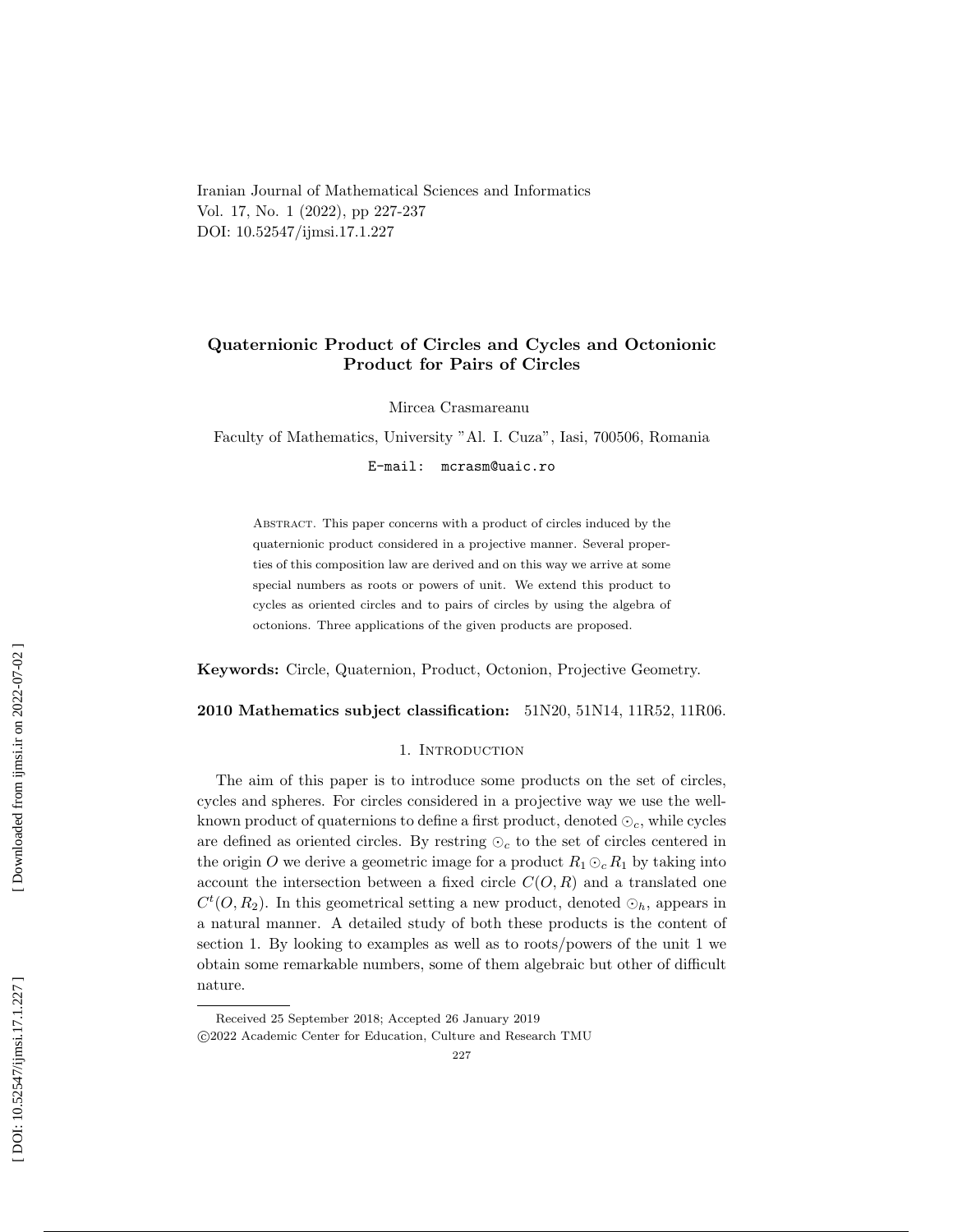228 M. Crasmareanu

Section 2 deals with an octonionic product of pairs of circles inspired by the expression of an octonion as a pair of quaternions. For this new composition law we compute the square of a fixed pair and several products involving the unit circle  $S<sup>1</sup>$ . We note that the products of the first section are commutative while the considered product of pairs of circles is not.

In the last section we propose three applications of the circle products. The first two of them regards hyperbolic objects, namely the equilateral hyperbola and hyperbolic matrices, but, in general, concerns with multi-valued maps. The last possible application returns to the Euclidean plane geometry and defines a chain of labels for a given polygon with lengths of edges greater than or equal to 1. The usual right triangle with sides  $(3, 4, 5)$  is exemplified.

## 2. Quaternionic product of circles and quaternionic product of cycles

The starting point of this paper is the identification of a given circle C in the Euclidean plane with coordinates  $(x, y)$ :

$$
C: x^2 + y^2 + ax + by + c = 0 \tag{2.1}
$$

with a quaternion:

$$
q(C) = \bar{k} + a\bar{i} + b\bar{j} + c = (c, a, b, 1) \in \mathbb{R}^4.
$$
 (2.2)

The quaternion  $q(C)$  is pure imaginary if and only if the origin  $O(0,0)$  belongs to C. Let us point out that the given circle is expressed in a *projective* manner since the coefficient of the quadratic part is chosen as being 1. As is presented in [4, p. 70] the set of circles in a plane is a 3-dimensional projective subspace of the 5-dimensional projective space of conics. Our study will be a mix of elements from Euclidean and projective geometry.

From the real algebra structure of the quaternions it follows a product of circles:

$$
C_1 \odot_c C_2 := q^{-1}(q(C_1) \cdot q(C_2)). \tag{2.3}
$$

For  $C_i$ ,  $i = 1, 2$  given by  $(a_i, b_i, c_i)$  we derive immediately:

$$
q(C_1 \odot_c C_2) = (c_1 + c_2)\overline{k} + (b_1 - b_2 + a_1c_2 + a_2c_1)\overline{1} + (a_2 - a_1 + b_1c_2 + b_2c_1)\overline{1} + (c_1c_2 - 1 - a_1a_2 - b_1b_2)
$$
\n(2.4)

which gives a non-commutative expression for the coefficients of  $\bar{1}$  and  $\bar{1}$ . We remark the degenerated case  $c_2 = -c_1$ .

Due to the chosen projective setting we restrict our study to circles  $C(O, R)$ centered in  $O$  and having the radius  $R$ ; hence their set is a 1-dimensional projective subspace of the projective spaces considered above. For such a circle we have:

$$
C(O, R) : (a, b, c) = (0, 0, -R^2)
$$
\n(2.5)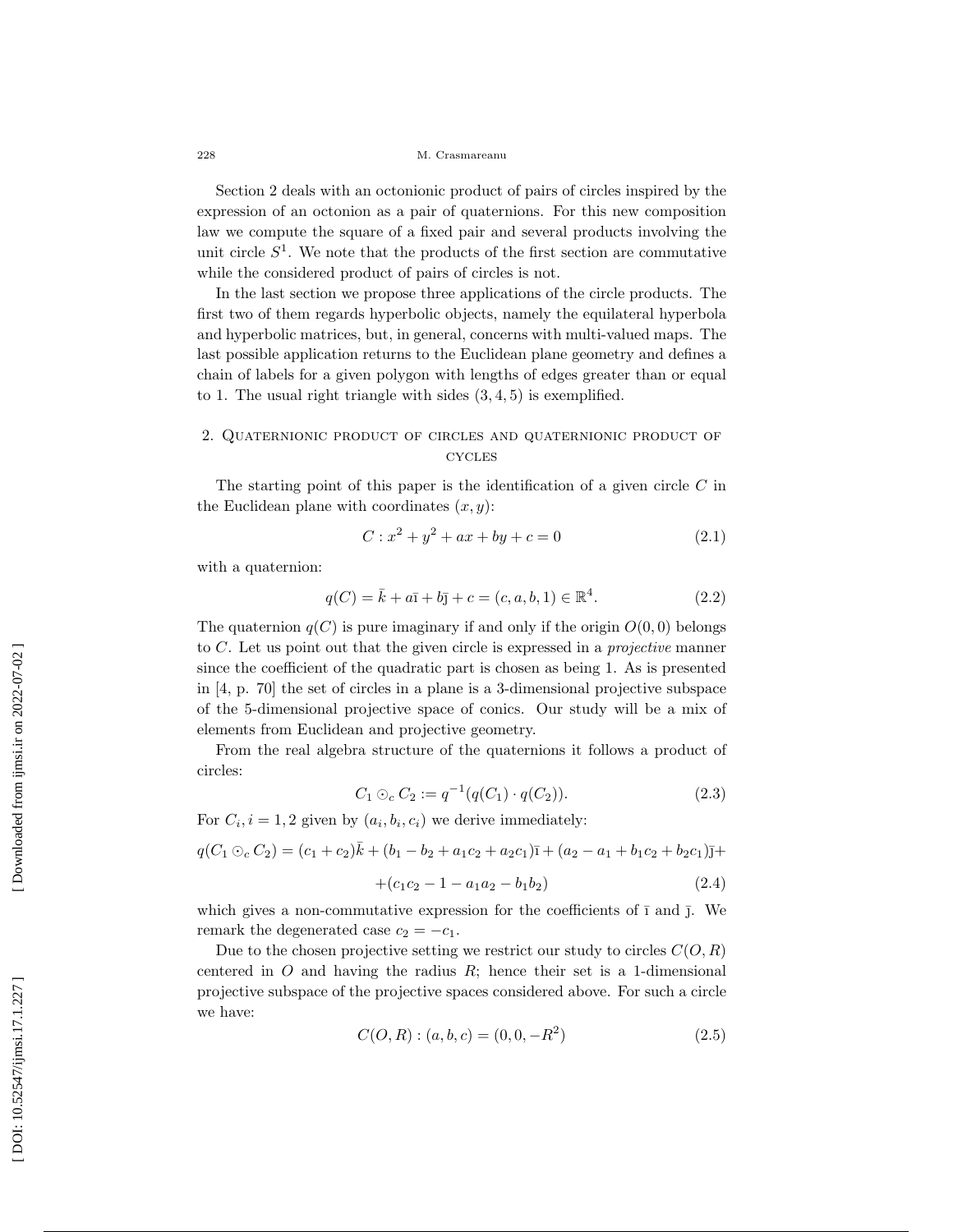Quaternionic Product of Circles and Cycles and Octonionic Product for Pairs of Circles 229

and hence the equation (2 .4) yields:

$$
q(C(O,R_1)\odot_c C(O,R_2)) = (c_1+c_2)\overline{k} + (c_1c_2-1) = -(R_1^2 + R_2^2)\overline{k} + [(R_1R_2)^2 - 1].
$$
\n(2.6)

From the properties of quaternionic product we have that the product above can be also expressed in matrix product manner:

$$
(-R_2^2, 0, 0, 1) \cdot \begin{pmatrix} -R_1^2 & 0 & 0 & 1 \\ 0 & -R_1^2 & 1 & 0 \\ 0 & -1 & -R_1^2 & 0 \\ -1 & 0 & 0 & -R_1^2 \end{pmatrix} = ((R_1 R_2)^2 - 1, 0, 0, -(R_1^2 + R_2^2)).
$$
\n
$$
(2.7)
$$

This circle is a real one for  $R_1, R_2 \geq 1$  and we derive the product law:

$$
C(O, R_1) \odot_c C(O, R_2) = C(O, R), \quad R := \sqrt{\frac{(R_1 R_2)^2 - 1}{R_1^2 + R_2^2}}.
$$
 (2.8)

In conclusion, on the set  $M = [1, +\infty]$  we define a *non-internal* law of composition:

$$
R_1 \odot_c R_2 := \sqrt{\frac{(R_1 R_2)^2 - 1}{R_1^2 + R_2^2}} < \min\{R_1, R_2\}
$$
 (2.9)

and the rest of this section concerns with several of its properties.

**Property 1** Is commutative, associative and with neutral element  $R = \infty$ :

$$
R_1 \odot_c R_2 \odot_c R_3 = \sqrt{\frac{(R_1 R_2 R_3)^2 - (R_1^2 + R_2^2 + R_3^2)}{(R_1 R_2)^2 + (R_2 R_3)^2 + (R_3 R_1)^2 - 1}}.
$$
(2.10)

**Property 2** With  $R_i = \tan \varphi_i$  we get:

$$
\tan \varphi_1 \odot_c \tan \varphi_2 := \sqrt{\frac{-\cos(\varphi_2 - \varphi_1)\cos(\varphi_1 + \varphi_2)}{\sin^2 \varphi_1 \cos^2 \varphi_2 + \sin^2 \varphi_2 \cos^2 \varphi_1}}.
$$
 (2.11)

Property 3 Concerning the unit circle we have:

$$
R \odot_c 1 = \sqrt{\frac{R^2 - 1}{R^2 + 1}} < 1 \le R, \quad \lim_{R \to +\infty} (R \odot_c 1) = 1. \tag{2.12}
$$

In particular, the unit circle is the square root of the degenerate circle:  $S^1 \odot_c$  $S^1 = \{O\}$ ; in fact  $[q(S^1)]^2 = (\bar{k} - 1)^2 = -2\bar{k}$ . Trigonometrically:

$$
\tan \varphi \odot_c 1 = \sqrt{-\cos(2\varphi)}, \quad \varphi \in \left[\frac{\pi}{4}, \frac{\pi}{2}\right]. \tag{2.13}
$$

Property 4 Concerning the squares we have:

$$
R_{\odot_c}^2 = \frac{\sqrt{R^4 - 1}}{\sqrt{2}R} < R, \quad (\tan \varphi)_{\odot_c}^2 = \frac{\sqrt{-\cos(2\varphi)}}{\sin(2\varphi)}. \tag{2.14}
$$

Hence, the square root of 1 is the number:

$$
\sqrt[\varphi]{1} := \sqrt{1 + \sqrt{2}} = 1.553773... = 2^{\frac{3}{4}} \cos \frac{\pi}{8}, \quad (\sqrt[\varphi]{1})^4 - 2(\sqrt[\varphi]{1})^2 - 1 = 0 \quad (2.15)
$$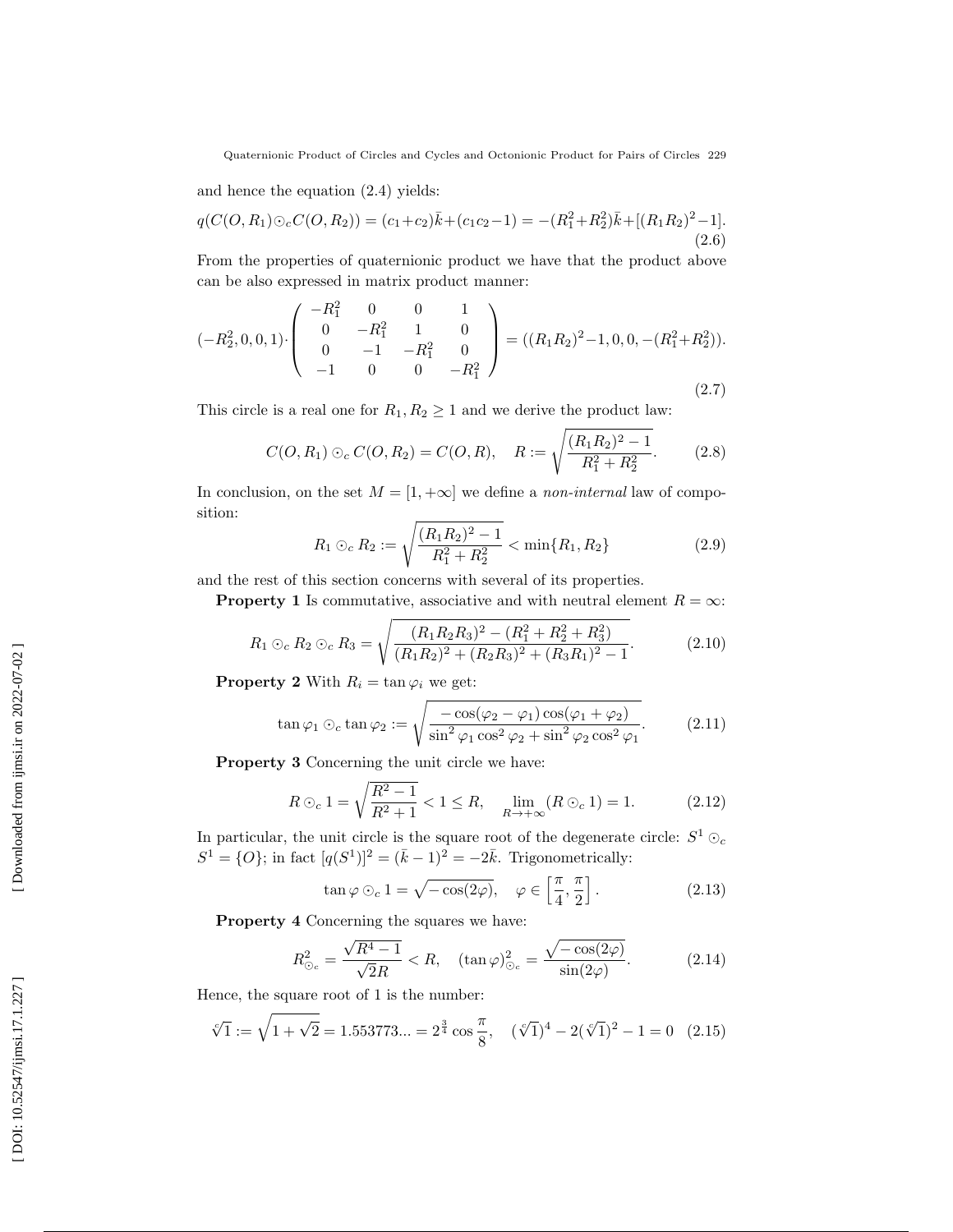while the square root of  $\sqrt[6]{1}$  is the number:

$$
\sqrt[2\zeta]{1} := \sqrt{1 + \sqrt[4]{2}} \cdot \sqrt[4]{1 + \sqrt{2}} = 1.844324..., \quad (\sqrt[2\zeta]{1})^2_{\odot_c} = \sqrt[6]{1}. \tag{2.16}
$$

Let us remark that  $\sqrt[c]{1}$  is the usual (i.e. real) square root of the silver ratio  $\Psi := 1 +$ ili<br>∕ 2 and an interesting property is given in Corollary 10.2. of [2, p.  $\mathcal{L} = 1 + \sqrt{2}$  and an interesting property is given in Coronary 10.2. or [2, p.<br>26]:  $\sqrt{1}$  cannot be expressed as a finite sum of real numbers of type  $\pm \sqrt[n]{a_i}$ ,  $1 \leq i \leq r$ , where  $r, n_1, ..., n_r, a_1, ..., a_r \in \mathbb{N}^*$ .

Also, the first relation (2.14) means that  $\odot_c$  is a "shrinking" composition and we point out that  $\Psi$  is a quadratic Pisot-Vijayaraghavan number considered as solution of:

$$
x^2 - 2x - 1 = 0.\tag{2.17}
$$

The conjugate of  $\Psi$  with respect to this algebraic equation is:

$$
-\Psi^{-1} = 1 - \sqrt{2} = -0.44\dots
$$
 (2.18)

Let us point out that from the point of view of endomorphisms on smooth manifolds the silver mean is treated in [5, p. 16] and a fourth order square root of unit is called almost electromagnetic structure in [8, p. 721]. The continuous fraction of these remarkable numbers are easy to compute with Mathematica:

$$
\sqrt[6]{1} = [1; 1, 1, 4, 6, 1, 2, 2, 2, 1, 1, 6, \ldots], \sqrt[26]{1} = [1; 1, 5, 2, 2, 1, 3, 2, 2, 4, \ldots]. \tag{2.19}
$$

Property 5 We have an interesting relationship between the right hand side of the first equation (2 .14) and a research of Fagnano on lemniscate from 1718. More precisely, the substitution  $R = \frac{1}{u}$  in the obtained ratio gives:

$$
\frac{\sqrt{R^4 - 1}}{\sqrt{2}R} = \frac{\sqrt{1 - u^4}}{\sqrt{2}u}
$$
\n(2.20)

and we reformulate the Fagnano result after [9, p. 15]:

## Proposition 2.1. If:

$$
\frac{\sqrt{1-u^4}}{\sqrt{2u}} = \frac{z}{\sqrt{1-\sqrt{1-z^4}}}
$$
(2.21)

then:

$$
\frac{du}{\sqrt{1 - u^4}} = \frac{dz}{2\sqrt{1 - z^4}}.\tag{2.22}
$$

The usual inverses of  $\sqrt[6]{1}$  and  $\sqrt[2c]{1}$  are:

$$
\frac{1}{\sqrt[6]{1}} = \sqrt{\sqrt{2} - 1} = 0.643594... = 2^{\frac{3}{4}} \sin \frac{\pi}{8}, \quad \frac{1}{\sqrt[2]{1}} = 0.5442299.... \tag{2.23}
$$

In conclusion, we have the non-internal composition law on the set  $M^{-1} =$  $(0, 1]$ :

$$
u_1 \odot_c u_2 := \sqrt{\frac{1 - (u_1 u_2)^2}{u_1^2 + u_2^2}}.
$$
\n(2.24)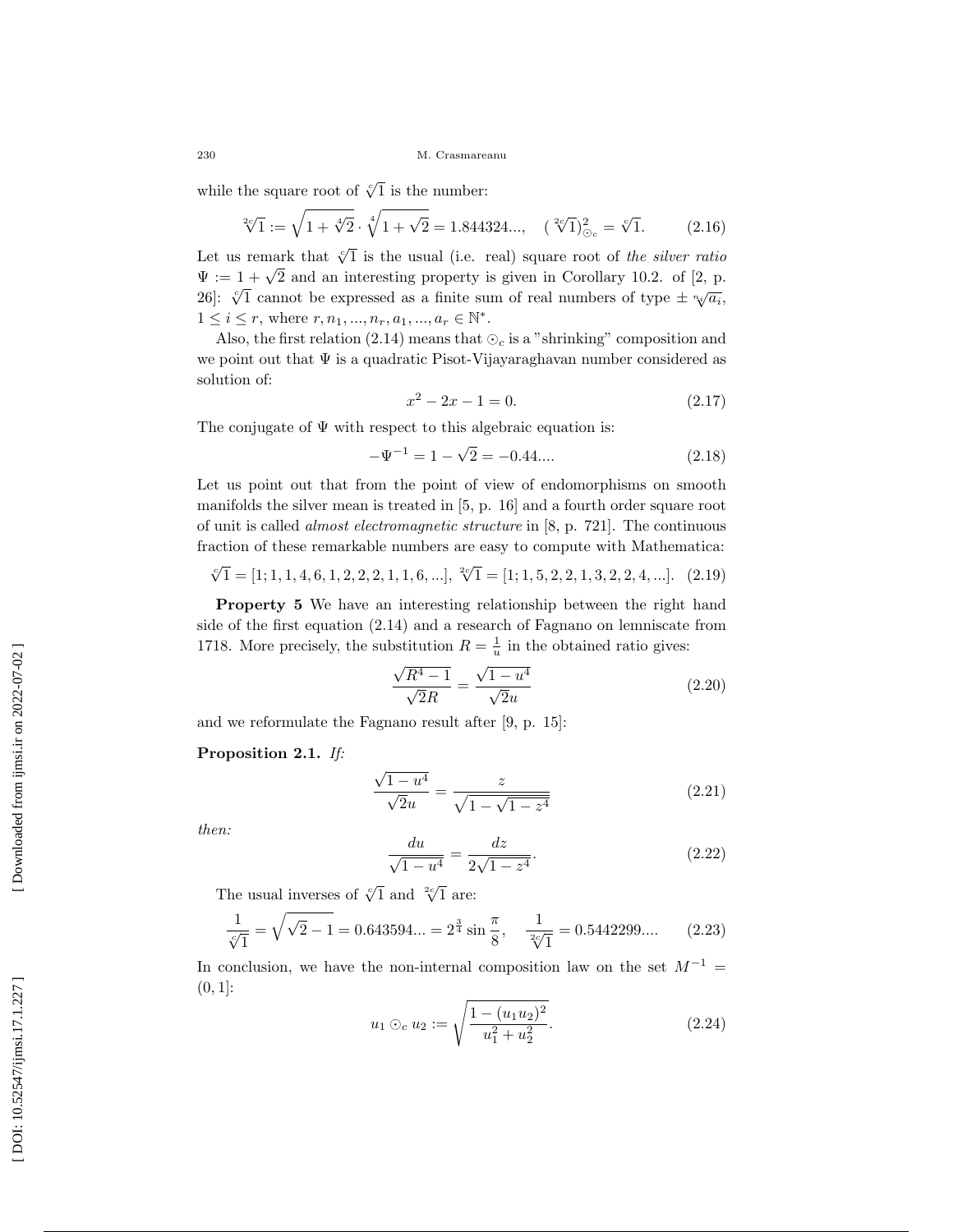Quaternionic Product of Circles and Cycles and Octonionic Product for Pairs of Circles 231

For example:

$$
\left(\frac{1}{2}\right)_{\odot c}^{2} = \sqrt{\frac{3}{2}} > 1, \quad \sin t \odot c \cos t = \sqrt{1 - \frac{\sin^{2}(2t)}{4}} \tag{2.25}
$$

$$
\sin t \odot_c 1 = \frac{\cos t}{\sqrt{1 + \sin^2 t}}, \quad \cos t \odot_c 1 = \frac{\sin t}{\sqrt{1 + \cos^2 t}},
$$

$$
\tan \varphi \odot_c 1 = \sqrt{\cos(2\varphi)}, \quad \varphi \in \left[0, \frac{\pi}{2}\right]. \tag{2.26}
$$

We think the last relation explains the appearance of lemniscate in our study.

**Property 6** Let  $a < b < c$  be a Pythagorean triple:  $a^2 + b^2 = c^2$ . We consider  $R_1 = \frac{c}{a}$  and  $R_2 = \frac{c}{b}$ :

$$
\begin{cases}\n\frac{c}{a} \bigcirc_c \frac{c}{b} = \frac{\sqrt{c^4 - (ab)^2}}{c} = \frac{\sqrt{a^4 + a^2b^2 + b^4}}{c} \\
\frac{c}{a} \bigcirc_c 1 = \frac{b}{\sqrt{a^2 + c^2}}, \quad \frac{c}{b} \bigcirc_c 1 = \frac{a}{\sqrt{b^2 + c^2}}.\n\end{cases} (2.27)
$$

Property 7 From  $(2.10)$  we obtain also the third powers:

$$
R_{\odot_c}^3 = R \sqrt{\frac{R^4 - 3}{3R^4 - 1}}, \quad R \in \left[\sqrt[4]{3} = 1.316074, +\infty\right) \tag{2.28}
$$

$$
(R_{\odot_c}^2) \odot_c 1 = \sqrt{\frac{R^4 - 2R^2 - 1}{R^4 + 2R^2 - 1}}.
$$
\n(2.29)

Property 8 In the following we propose a geometric interpretation of the considered product of  $C_i(0, R_i)$ . Suppose  $R_1 \leq R_2$  and translate  $C_2$  to have the new center  $A(d, 0)$ . Suppose that  $C_1$  and the translated  $C_2^t$  intersect in the points  $P_{1,2}(x_0, \pm y_0)$  and we search d such that  $y_0 = R_1 \odot_c R_2$ . The points P are given by the system:

$$
x^{2} + y^{2} = R_{1}^{2}, \quad (x - d)^{2} + y^{2} = R_{2}^{2}.
$$
 (2.30)

Solving for  $x$  it results  $([1])$ :

$$
x_0 = \frac{d^2 + R_1^2 - R_2^2}{2d} \tag{2.31}
$$

and returning to the first equation we arrive at the following equation in  $d$ :

$$
R_1^2 - \frac{(R_1 R_2)^2 - 1}{R_1^2 + R_2^2} = \left(\frac{d^2 + R_1^2 - R_2^2}{2d}\right)^2.
$$
 (2.32)

Its solution greater than  $R_1$  is:

$$
d = \frac{\sqrt{R_1^4 + 1} + \sqrt{R_2^4 + 1}}{\sqrt{R_1^2 + R_2^2}}
$$
\n(2.33)

and the corresponding  $x_0$ :

$$
x_0 = \frac{\sqrt{R_1^4 + 1}}{\sqrt{R_1^2 + R_2^2}} < R_1. \tag{2.34}
$$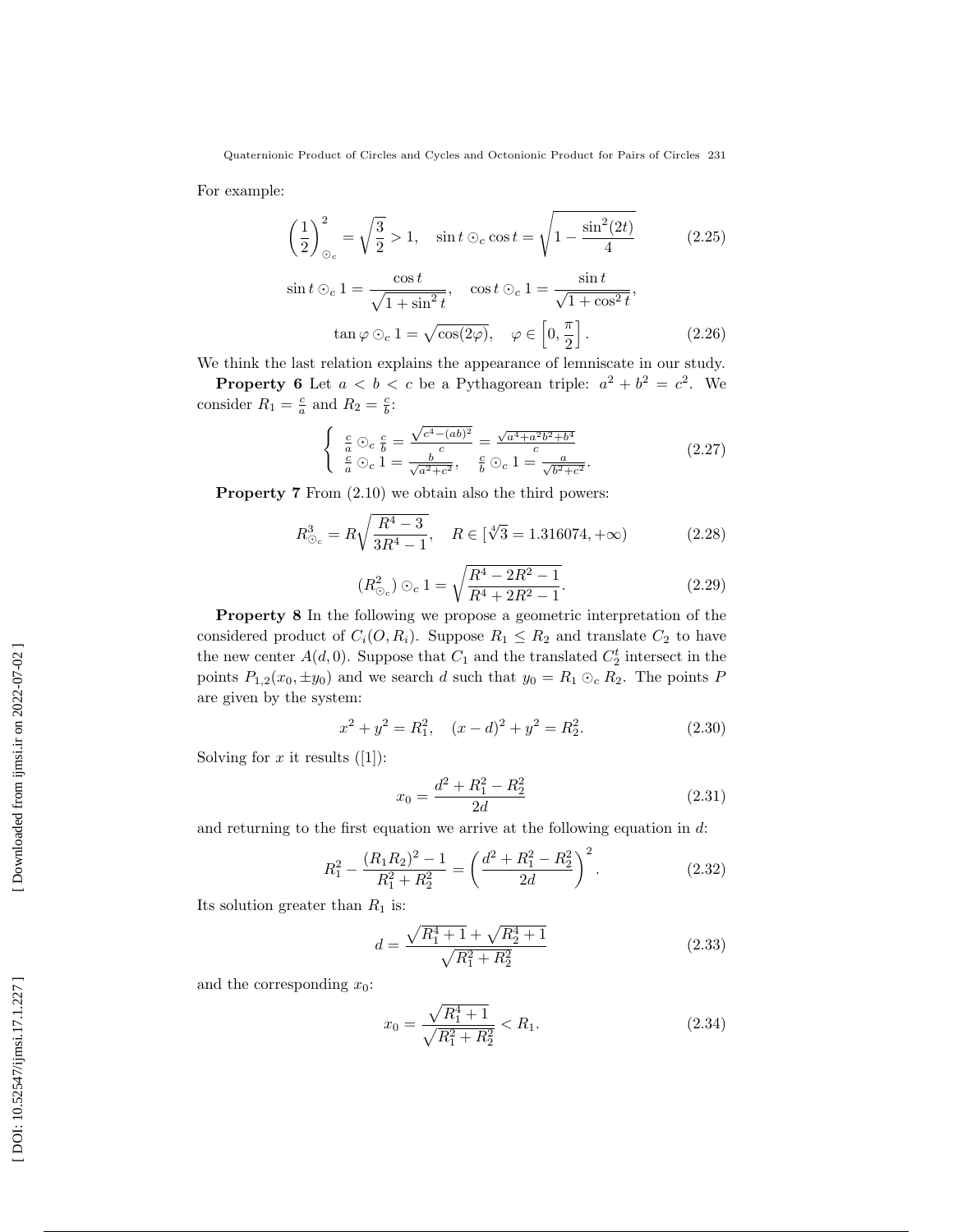232 M. Crasmareanu

The symmetric expression of d above yields the possibility to define a new commutative product, denoted  $\odot_h$  from "horizontal":

$$
R_1 \odot_h R_2 := \frac{\sqrt{R_1^4 + 1} + \sqrt{R_2^4 + 1}}{\sqrt{R_1^2 + R_2^2}}.
$$
\n(2.35)

For example, the square is:

$$
R_{\odot_h}^2 = \frac{\sqrt{2(R^4 + 1)}}{R} > R, \quad 1_{\odot_h}^2 = 2. \tag{2.36}
$$

This means that there is no root for 1 and:  $\overline{(\overline{z})}$ 

$$
1_{\odot_h}^3 = \frac{\sqrt{17} + \sqrt{2}}{\sqrt{5}} = 2.493273..., \quad 1_{\odot_h}^4 = \frac{\sqrt{34}}{2} = 2.915475.
$$
 (2.37)

The above ratio is solution of the algebraic equation:

$$
5x^4 - 38x^2 + 45 = 0.\t(2.38)
$$

Also, allowing in (2 .33) strictly positive numbers not necessary greater then 1 we have other examples:

$$
\sin t \odot_h \cos t = \sqrt{\sin^4 t + 1} + \sqrt{\cos^4 t + 1} > 2,
$$
  

$$
\frac{a}{c} \odot_h \frac{b}{c} = \frac{\sqrt{a^4 + c^4} + \sqrt{b^4 + c^4}}{c^2} > 2.
$$
 (2.39)

Recall that the quaternion (2 .1) has an Euclidean norm:

$$
||q(C)||^2 = 1 + a^2 + b^2 + c^2 = 1 + R^4
$$
\n(2.40)

and then the given products are:

$$
C_1 \odot_h C_2 = C(O, R_1) \odot_h C(O, R_2) = \frac{\|q(C_1)\| + \|q(C_2)\|}{\sqrt{\sqrt{\|q(C_1)\|^2 - 1} + \sqrt{\|q(C_2)\|^2 - 1}}},
$$

$$
C_{\odot_h}^2 = \frac{2\|q(C)\|}{\sqrt{2\sqrt{\|q(C)\|^2 - 1}}} \tag{2.41}
$$

$$
C_1 \odot_c C_2 = \sqrt{\frac{\sqrt{(\|q(C_1\|^2 - 1)(\|q(C_2\|^2 - 1)} - 1)}{\sqrt{\|q(C_1)\|^2 - 1} + \sqrt{\|q(C_2)\|^2 - 1}}}},
$$
  

$$
C_{\odot_c}^2 = \sqrt{\frac{\|q(C)\|^2 - 2}{2\sqrt{\|q(C)\|^2 - 1}}}.
$$
(2.42)

**Property 9** Since  $R_1^2 + R_2^2 \geq 2R_1R_2$  we have the inequalities:

$$
R_1 \odot_c R_2 \le \sqrt{\frac{1}{2} \left( R_1 R_2 - \frac{1}{R_1 R_2} \right)} < \sqrt{\frac{R_1 R_2}{2}},
$$
  

$$
R_{\odot_c}^2 < \frac{R}{\sqrt{2}} < R < R_{\odot_h}^2 < \sqrt{2} \left( R + \frac{1}{R} \right).
$$
 (2.43)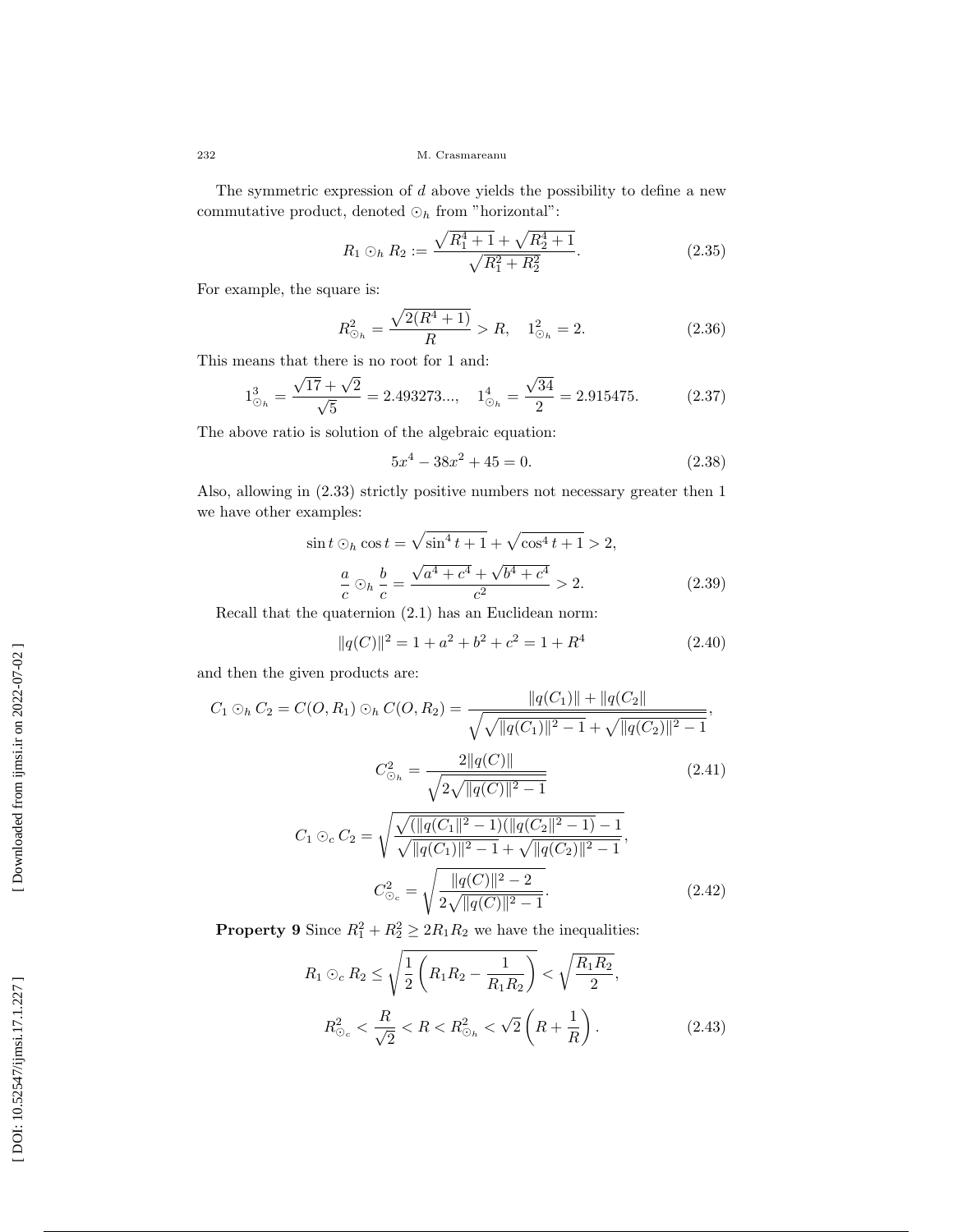Quaternionic Product of Circles and Cycles and Octonionic Product for Pairs of Circles 233

**Property 10** Returning to the circles  $C_1$  and  $C_2^t$  discussed in the property 8 we have the power of the point  $A$  with respect to  $C_1$ :

$$
P(A, C_1) = d^2 - R_1^2. \tag{2.44}
$$

Also in order to get a quaternionic product of non-concentric circles we compute with (2 .4):

$$
q(C_1 \odot_c C_2^t) = (d^2 - R_1^2 - R_2^2)\bar{k} + 2dR_1^2\bar{i} - 2d\bar{j} - [R_1^2(d^2 - R_2^2) + 1] \tag{2.45}
$$

and the coefficient of  $\bar{k}$  is:

$$
d - (R_1^2 + R_2^2) = \frac{2[1 + \sqrt{(R_1^4 + 1)(R_2^4 + 1)} - (R_1 R_2)^2]}{R_1^2 + R_2^2} = P(A, C_1) + P(A, C_2^t)
$$
\n(2.46)

while the real part of the quaternion  $(1.45)$  is  $P(O, C_1) \cdot P(O, C_2^t) - 1$ . The equation (2.6) is the limit  $d \to 0$  of (2.45).

Property 11 We extend the previous products from circles to cycles i.e. oriented circles. Hence a cycle C is a pair  $\mathcal{C} := (C, \varepsilon := \pm 1)$  with  $\varepsilon = +1$  if the sense of the circle C is trigonometric and  $\varepsilon = -1$  if the sense of C is clockwise. Then we introduce:

$$
\mathcal{C}_1 \odot_p \mathcal{C}_2 := (C_1 \odot_p C_2, \varepsilon_1 \cdot \varepsilon_2), \quad p \in \{c, h\}.
$$
 (2.47)

Also, the products  $\odot_{c,h}$  can be considered for general *n*-dimensional spheres  $S<sup>n</sup>(O, R) \subset \mathbb{R}^{n+1}$  with  $n \ge 2$  by using the expressions (2.8) respectively (2.35). For example, the well-known Hopf fibration is the Riemannian submersion  $S^3(1) \to S^2(\frac{1}{2})$  ([3, p. 1205]) and hence we compute:

$$
1 \odot_c 2 = \sqrt{\frac{3}{5}}, \quad 1 \odot_h \frac{1}{2} = \frac{4\sqrt{2} + \sqrt{17}}{2\sqrt{5}}.
$$
 (2.48)

We finish this section with the remark that we can avoid the degeneration  $(S^1)_{\odot_c}^2 = \{O\}$  by considering the para-complex algebra  $\mathbb{R}[X]/(x^2 - 1)$  instead of the complex algebra. Since in this new algebra the square of  $\bar{k}$  is  $+1$  we arrive at a new product  $\odot_{pc}$  on  $\mathbb{R}^*_+ = (0, +\infty)$ :

$$
x \odot_{pc} y = \sqrt{\frac{(xy)^2 + 1}{x^2 + y^2}}.
$$
 (2.49)

The triple  $(\mathbb{R}^*_+, \odot_{pc}, 1)$  is a commutative monoid with:

$$
x \odot_{pc} y \odot_{pc} z = \sqrt{\frac{(xyz)^2 + x^2 + y^2 + z^2}{(xy)^2 + (yz)^2 + (zx)^2 + 1}}.
$$
 (2.50)

Several interesting relationships between commutative monoids, Pythagorean triples and products on conics are studied on [7].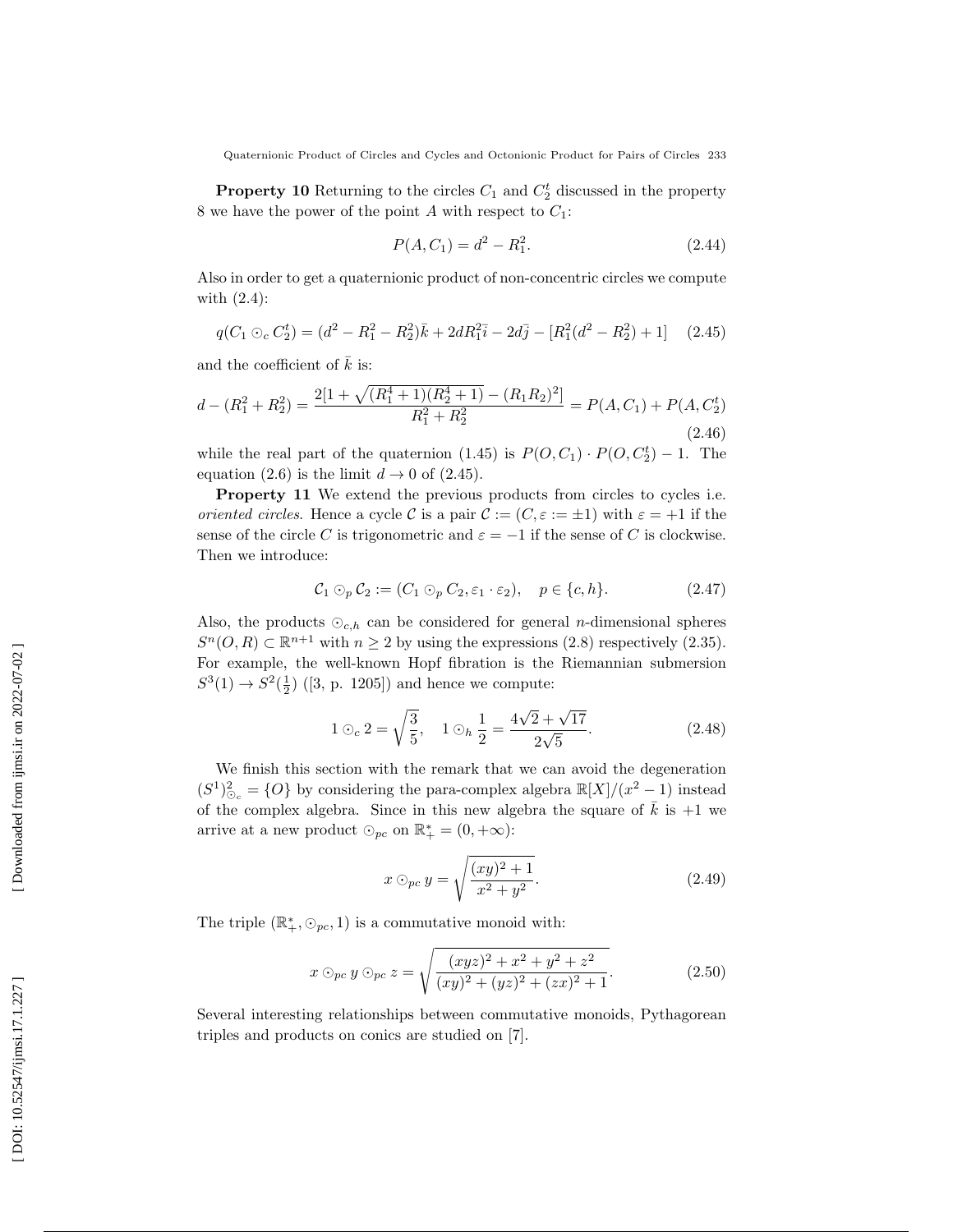#### 234 M. Crasmareanu

### 3. Octonionic product for pairs of circles

Recall that an octonion  $o \in \mathbb{O}$  can be thought as a pair of quaternions  $o := (q_1, q_2)$  and their non-associative product is:

$$
o_1 \cdot o_2 = (p_1, p_2) \cdot (q_1, q_2) := (p_1 q_1 - \bar{q}_2 p_2, q_2 p_1 + p_2 \bar{q}_1) \tag{3.1}
$$

with bar the usual conjugation of quaternions. It follows that a pair of circles  $\mathcal{P} = (C_1, C_2)$  can be considered as an octonion  $o(\mathcal{P}) := (q(C_1), q(C_2))$  and we define the product:

$$
\mathcal{P}_1 \odot_o \mathcal{P}_2 = o(\mathcal{P}_1) \cdot o(\mathcal{P}_2). \tag{3.2}
$$

If  $C_i = C_i(O, R_i), 1 \leq i \leq 4$  then a long but straightforward computation yields:

$$
(R_1, R_2) \odot_o (R_3, R_4) := \left( \sqrt{\frac{(R_1 R_3)^2 - (R_2 R_4)^2 - 2}{R_1^2 + R_3^2 + R_2^2 - R_4^2}}, \sqrt{\frac{(R_1 R_4)^2 + (R_2 R_3)^2}{R_1^2 + R_3^2 + R_4^2 - R_2^2}} \right)
$$
\n(3.3)

with the conditions:

$$
(R_1R_3)^2 \ge (R_2R_4)^2 + 2, \quad R_1^2 + R_3^2 > \max\{R_2^2 - R_4^2, R_4^2 - R_2^2\}.
$$
 (3.4)

Remark 3.1 . i) The quaternionic product is not commutative but the products  $\odot_{c,h}$  are commutative. The octonionic product  $\odot_o$  is also non-commutative. ii) Having the model of the first section we can introduce an octonionic product on pairs of cycles (with  $(\epsilon_1 \epsilon_3, \epsilon_2 \epsilon_4)$ ) on the second level) as well as for pairs of n-spheres.

EXAMPLE 3.2. i) Considering the unit circle on the first pair it results:

$$
(S^1, S^1) \odot_o (C_3 \sim R_3, C_4 \sim R_4) = \left( \sqrt{\frac{R_3^2 - R_4^2 - 2}{R_3^2 - R_4^2 + 2}}, 1 \right), \quad R_3^2 \ge R_4^2 + 2. \tag{3.5}
$$

ii) Considering the unit circle in the second pair we have:

$$
(C_1 \sim R_1, C_2 \sim R_2) \odot_o (S^1, S^1) = \left(\sqrt{\frac{R_1^2 - R_2^2 - 2}{R_1^2 + R_2^2}}, \sqrt{\frac{R_1^2 + R_2^2}{R_1^2 - R_2^2 + 2}}\right),
$$
  

$$
R_1^2 \ge R_2^2 + 2.
$$
 (3.6)

iii) The squares are given by:

$$
(C_1 \sim R_1, C_2 \sim R_2)_{\odot}^2 = \left(\frac{\sqrt{R_1^4 - R_2^4 - 2}}{\sqrt{2}R_1}, R_2\right), \quad R_1^4 \ge R_2^4 + 2. \tag{3.7}
$$

For example (  $\overline{2}$ , 1) $_{\odot_o}^2 = (\frac{1}{2}, 1)$  and  $(2, 1)_{\odot_o}^2 = (\frac{\sqrt{13}}{2\sqrt{2}})$  $\frac{\sqrt{13}}{2\sqrt{2}}, 1$ . The condition of  $(3.7)$ gives the non-existence of square for pairs of equal circles.

iii) If the unit circle is distributed in both factors we have:

$$
(C_1, S^1) \odot_o (C_3, S^1) = \left(\sqrt{\frac{(R_1 R_3)^2 - 3}{R_1^2 + R_3^2}}, 1\right), \quad R_1 R_3 \ge \sqrt{3} \tag{3.8}
$$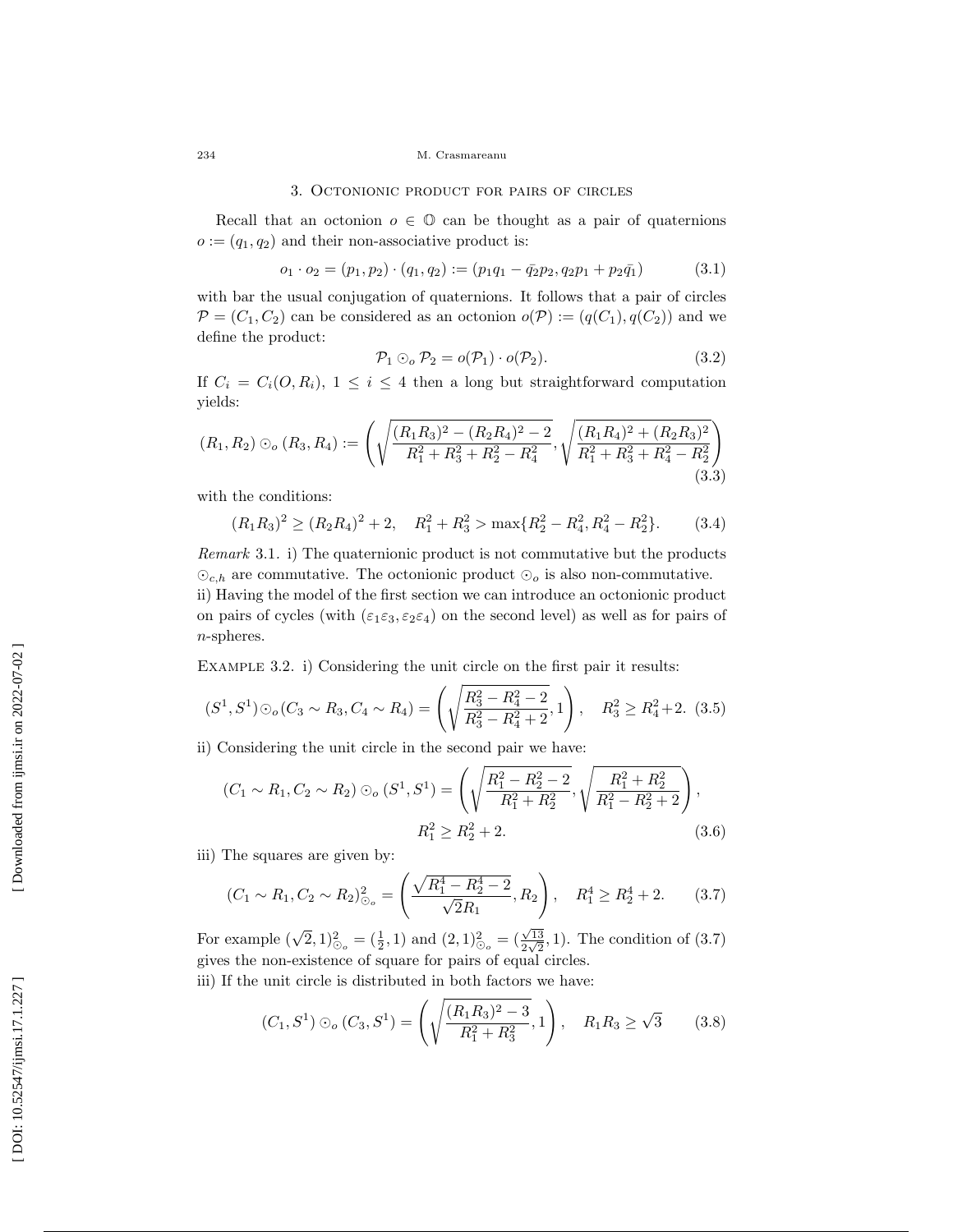while the product  $(S^1, C_2) \odot_o (S^1, C_4)$  is impossible since the first condition  $(2.4)$  does not holds. The last products with  $S<sup>1</sup>$  are:

$$
\begin{cases}\n(C_1, S^1) \odot_o (S^1, C_4) = \left(\sqrt{\frac{R_1^2 - R_4^2 - 2}{R_1^2 - R_4^2 + 2}}, \sqrt{\frac{(R_1 R_4)^2 + 1}{R_1^2 + R_4^2}}\right), & R_1^2 \ge R_4^2 + 2, \\
(S^1, C_2) \odot_o (C_3, S^1) = \left(\sqrt{\frac{R_3^2 - R_2^2 - 2}{R_2^2 + R_3^2}}, \sqrt{\frac{(R_2 R_3)^2 + 1}{R_3^2 - R_2^2 + 2}}\right), & R_3^2 \ge R_2^2 + 2.\n\end{cases}
$$
\n(3.9)

From (3 .8) it results the squares:

$$
(C, S^1)_{\odot}^2 = \left(\frac{\sqrt{R^4 - 3}}{\sqrt{2}R}, 1\right), \quad R \ge \sqrt[4]{3}.
$$
 (3.10)

### 4. Applications

In this section we consider three applications of the given products.

Application 1 We define a 2-valued composition law on the main sheet of the equilateral hyperbola:

$$
H_e: xy = 1, \quad x, y \in (0, +\infty). \tag{4.1}
$$

For a point  $P \in H_e$  let:

$$
\max P := \max\{x(P), y(P)\} \ge 1.
$$
 (4.2)

We define a product on  $H_e$ :

$$
P_1 \odot_h P_2 = \{A, B \in H_e; \max A = x(A) = \max(P_1) \odot_h \max(P_2),
$$

$$
\max B = y(B) = \max(P_1) \odot_h \max(P_2)\}.
$$
 (4.3)

For example:

$$
(1,1)_{\odot_h}^2 = \{A(2,\frac{1}{2}), B(\frac{1}{2},2)\}.
$$
 (4.4)

The point  $E(1,1) \in H_e$  does not belongs to the image of this composition law.  $\Box$ 

Application 2 Another multi-valued product can be introduced on the set of hyperbolic matrices following the approach of Section 3.3 from [6, p. 300]. A matrix  $\gamma \in SL_2(\mathbb{R})$  is called *hyperbolic* if its eigenvalues are real and distinct; let us denotes  $SL_2^H(\mathbb{R})$  their set. Since the characteristic polynomial of arbitrary  $\gamma$  is:

$$
f_{\gamma}(x) = x^2 - tr(\gamma)x + 1\tag{4.5}
$$

it follows that  $\gamma \in SL_2^H(\mathbb{R})$  if and only if  $|tr(\gamma)| > 2$  and then its eigenvalues are reciprocal numbers. Let  $e(\gamma)$  be the eigenvalue which is larger than 1 and define the norm of  $\gamma$  as:

$$
N(\gamma) := e(\gamma)^2. \tag{4.6}
$$

We introduce a product on  $SL_2^H(\mathbb{R})$ :

$$
\gamma_1 \odot_h \gamma_2 = \{ \gamma \in SL_2^H(\mathbb{R}); e(\gamma) = e(\gamma_1) \odot_h e(\gamma_2) \}. \tag{4.7}
$$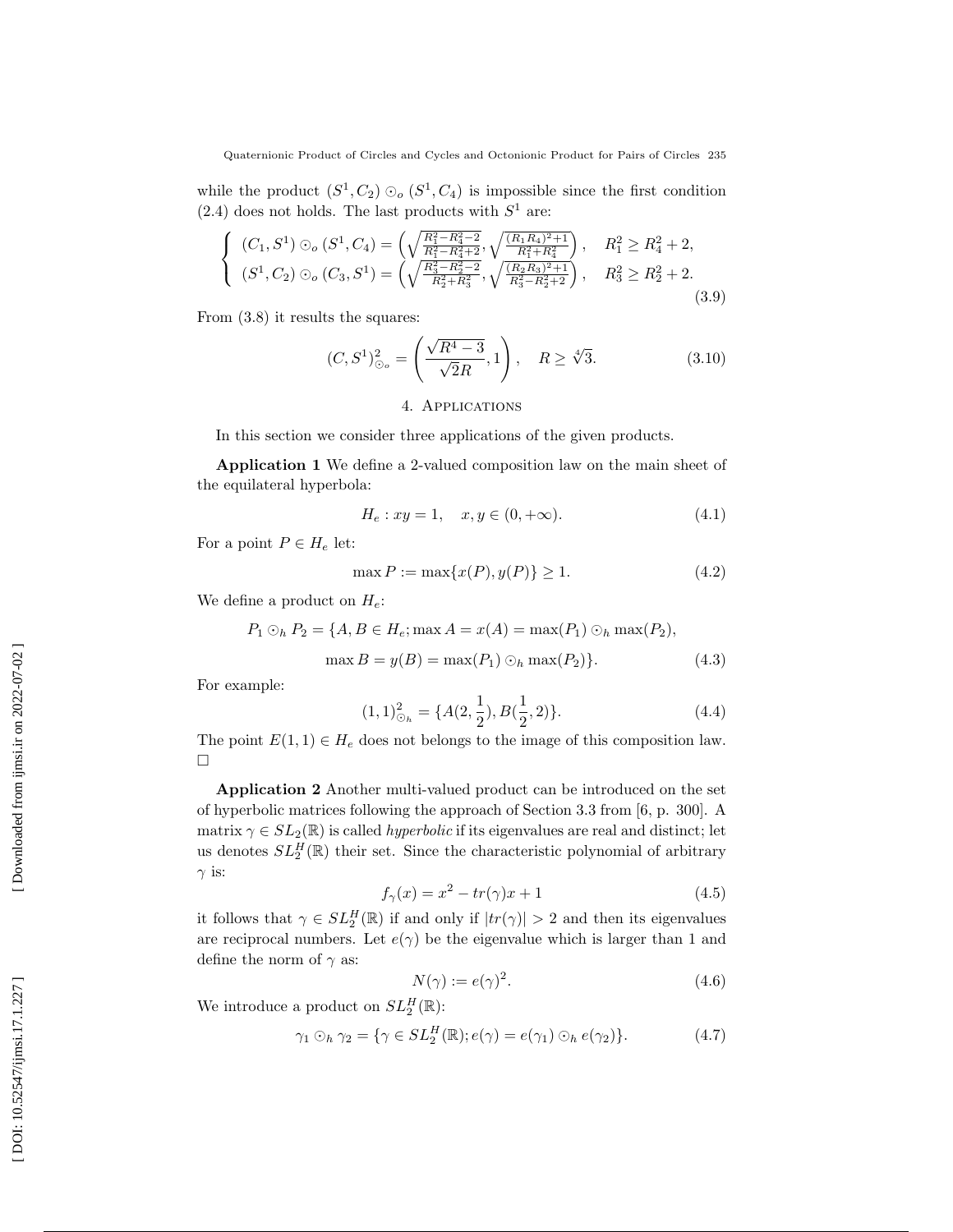From (2.35) the norm of an arbitrary  $\gamma \in \gamma_1 \odot_h \gamma_2$  is:

$$
N(\gamma) = \frac{N(\gamma_1)^2 + N(\gamma_2)^2 + 2 + 2\sqrt{(N(\gamma_1)^2 + 1)(N(\gamma_2)^2 + 1)}}{N(\gamma_1) + N(\gamma_2)}.
$$
 (4.8)

For example fix  $\gamma \in SL_2^H(\mathbb{R})$  of diagonal form:

$$
\gamma = \gamma(R) = diag(R, \frac{1}{R}), \quad R > 1.
$$
\n(4.9)

The relation (2.36) yields the norm of an arbitrary  $\gamma \in \gamma(R)_{\mathcal{O}_h}^2$ :

$$
N(\gamma) = \frac{2(R^4 + 1)}{R^2} > 2R^2 = 2N(\gamma(R)).
$$
\n(4.10)

 $\Box$ 

Remark 4.1 . Before the next application we introduce here a matrix intermezzo in relationship with the matrix product  $(2.7)$ . We associate a  $2 \times 2$  matrix to the circle  $C(O, R)$  through:

$$
m(C(O,R)) := \begin{pmatrix} -R^2 & 1\\ -1 & -R^2 \end{pmatrix} = -R^2 I_2 + \begin{pmatrix} 0 & 1\\ -1 & 0 \end{pmatrix} = -R^2 I_2 + m(\bar{k})
$$
\n(4.11)

and then, as is expected:

$$
m(C(O, R_1 \odot_c R_2)) = m(C(O, R_1)) \cdot m(C(O, R_2)). \tag{4.12}
$$

The elements of this correspondence are:

$$
tr(m(C)) = -2R^2
$$
,  $det(m(C)) = R^4 + 1$ ,  $f(m(C)) = (x + R^2)^2 + 1$  (4.13)

and we can derive expressions for  $\odot_{c,h}$  similar to  $(2.41 - 2)$  but in terms of trace and/or determinant of the corresponding matrices.

Application 3 In this application we associate a p-label to each vertex of a polygon  $P = P_1...P_n$  with  $p \in \{c, h\}$ . Suppose that any length  $l_i = ||P_i P_{i+1}||$ belongs to  $M = [1, +\infty)$  and then the *p*-number of the vertex  $P_1$  is defined as:

$$
p_i := l_{i-1} \odot_p l_i. \tag{4.14}
$$

For example, let the right triangle  $\triangle ABC$  with legs  $||AB|| = 3$  and  $||AC|| = 4$ . Then the *c*-chain of  $\triangle ABC$  is:

$$
c(\Delta ABC) := (c_A, c_B, c_C) = \left(\frac{\sqrt{143}}{5}, \sqrt{\frac{112}{17}}, \sqrt{\frac{399}{41}}\right). \tag{4.15}
$$

Also, a regular polygon with sides of length 1 has a vanishing c-chain and a constant *h*-chain  $(2, ..., 2)$ .  $\Box$